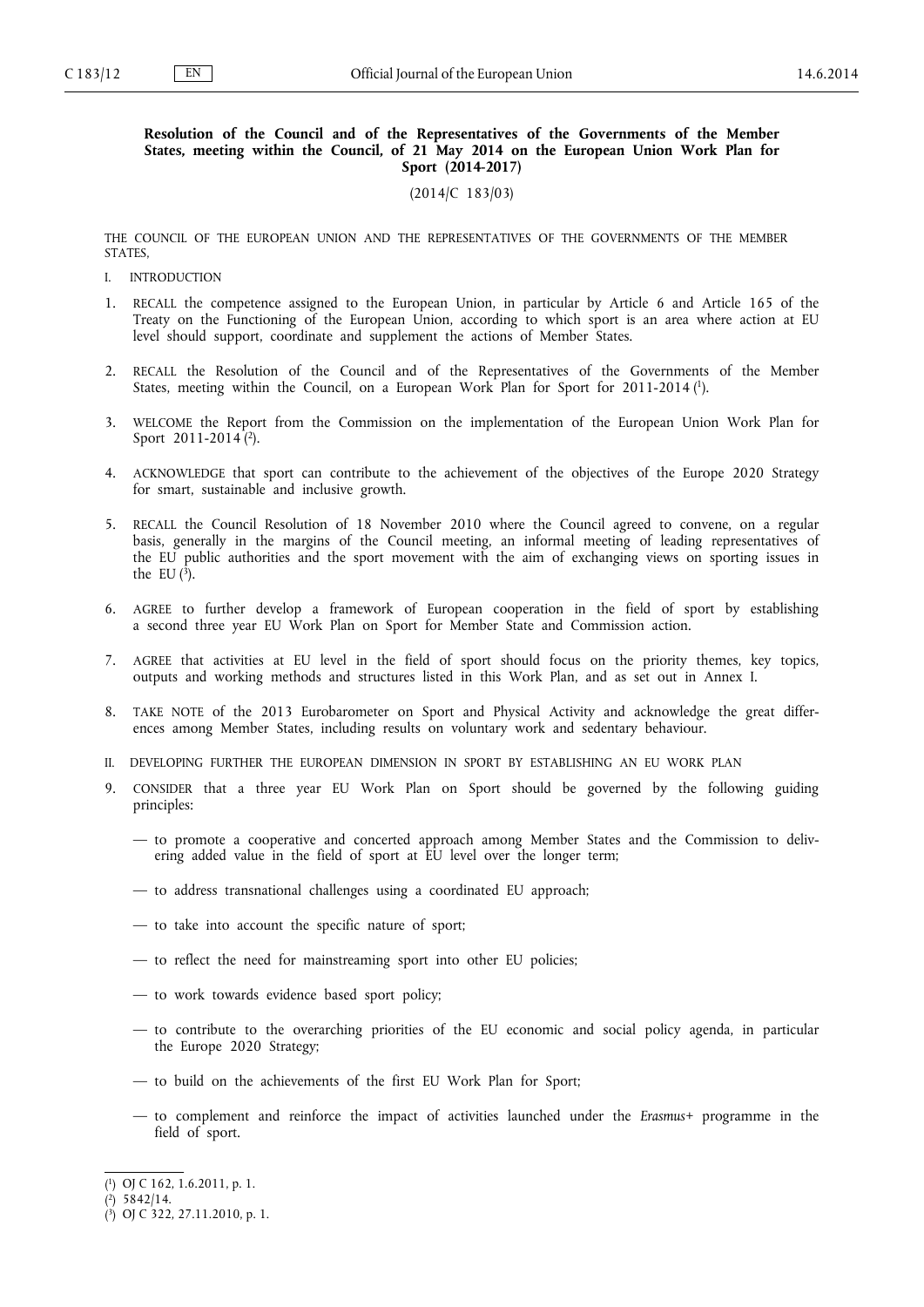- 10. UNDERLINE that this EU Work Plan should be a flexible framework which is capable of responding when appropriate to developments in the field of sport.
- 11. AGREE that the following themes and key topics should be given priority by Member States and the Commission for the period covered by the present Work Plan. They could be complemented by each Presidency in the light of any possible new developments:
	- 1) *Integrity of sport*, in particular anti-doping, the fight against match-fixing, protection of minors, good governance and gender equality;
	- 2) The *economic dimension of sport*, in particular sustainable financing of sport, the legacy of major sport events, economic benefits of sport and innovation;
	- 3) *Sport and society,* in particular HEPA, volunteering, employment in sport as well as education and training in sport.
- 12. AGREE that the Work Plan may be revised by the Council and the Representatives of Governments of the Member States, meeting within the Council in the light of results achieved and policy developments at EU level.
- III. WORKING METHODS AND STRUCTURES
- 13. RECOGNISE that:

There is a need to continue the cooperation on sport in the EU context established after the entry into force of the Lisbon Treaty, based on the guiding principles listed in Section II of this Work Plan;

There is also a need for the EU to work closely with the sport movement and relevant competent organi sations at national, European and international levels such as the Council of Europe and WADA, in particular through the structured dialogue.

14. AGREE that:

Different working structures and methods should be established for the follow-up of achievements from the first EU Work Plan and for developing new outputs in line with the priority themes and key topics, as set out in Section II above;

Therefore, five "Expert Groups", with experts appointed by the Member States, will be set up covering the following topics: match-fixing, good governance, economic dimension, HEPA and human resources development in sport . The principles relating to membership and functioning of these groups are set out in the Annex II;

In addition to expert groups, other structures and working methods may include e.g. Presidency conferences, meetings of Sport Ministers and Directors, Commission studies and conferences, as well as pledge boards ( 1 ).

In the first half of 2017, the implementation of the present Work Plan will be evaluated by the Council on the basis of a report prepared by the Commission by November 2016.

- IV. FURTHER STEPS
- 15. INVITE THE MEMBER STATES TO:
	- work together with the Commission and by using the working structures and methods specified by this Resolution;
	- whilst respecting the principle of subsidiarity and the autonomy of sport's governing structures take due account of this Work Plan when developing policy at national level;
	- regularly inform, and where appropriate consult, sport stakeholders on progress made in implementing the EU Work Plan, in order to ensure the relevance and visibility of the activities.

<sup>(</sup> 1 ) *Pledge board*: An instrument where mainly sport organisations can voluntarily make public their commitment to certain issues, e.g. to good governance principles or gender equality targets (see Annex I). The Commission will submit a proposal to the Council Working Party on Sport on the set up and functioning of pledge boards in the second half of 2014.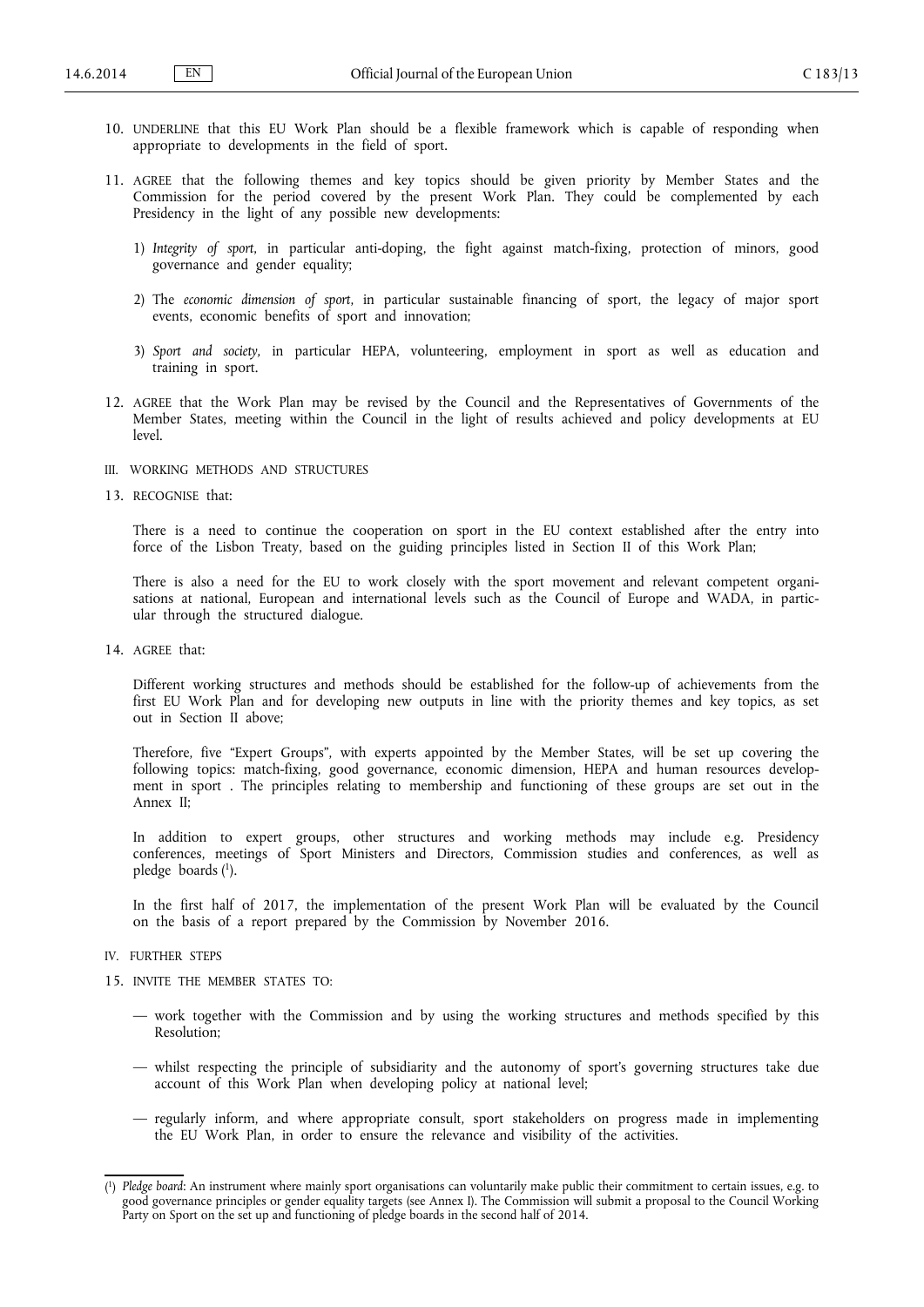- 16. INVITE THE PRESIDENCIES OF THE COUNCIL TO:
	- take into account, in the context of the Team Presidency, the EU Work Plan priority themes when developing their programme, report on the implementation of the Work Plan and build upon the results achieved;
	- inform the Member States on ongoing or planned work in other Council formations that has an impact on sport;
	- at the end of the three years covered by the present Resolution, and on the basis of a Report prepared by the Commission, propose a new Work Plan for the next period, if appropriate.
- 17. INVITE THE COMMISSION TO:
	- work with the Member States in implementing this Work Plan, in particular regarding the outputs outlined in Annex I;
	- inform the Member States on ongoing or planned initiatives in other EU policy areas impacting on sport and respective developments in the Commission;
	- support the Member States and other relevant actors in cooperating within the framework set out in the present Resolution, in particular by:
		- examining means to facilitate the widest possible participation of Member States and experts, as well as invite representatives from the sport movement and other stakeholders in the working structures referred to in Annex I, assuring a high and coherent level of representativeness;
		- establishing, as appropriate, groups of experts providing a high level of relevant expertise, as well as other forms of support for promoting exchange of views and peer learning as well as for building knowledge (e.g. studies);
	- facilitate the structured dialogue on sport, including the organisation on an annual basis of the EU Sport Forum, bringing together all the key stakeholders at different levels of sport;
	- use the financial resources of the *Erasmus+* programme and other relevant EU programmes to support the priority themes and corresponding key topics established by this Work Plan;
	- adopt, by November 2016 and on the basis of voluntary contributions from Member States, a Report on the implementation and relevance of the Work Plan. This Report will be the basis for the prepara tion of a possible EU Work Plan during the first half of 2017;
	- where appropriate, make the outputs achieved in the working structures publicly available.
- 18. INVITE THE MEMBER STATES, THE COMMISSION AND THE PRESIDENCIES, WITHIN THEIR RESPECTIVE SPHERES OF COMPETENCE, WITH DUE REGARD FOR THE PRINCIPLE OF SUBSIDIARITY, TO:
	- continue close cooperation in accordance with Annexes I and II of this Resolution;
	- take sport into account when formulating, implementing and evaluating policies and actions in other policy fields, with particular attention to ensuring early and effective inclusion in the policy development process;
	- promote better recognition of the contribution of sport to the overall goals of the Europe 2020 Strategy given the sector's strong potential to contribute to smart, sustainable and inclusive growth and new jobs and considering its positive effects on social inclusion, education and training as well as public health and active ageing;
	- foster cooperation with third countries, in particular candidate countries and potential candidates to the EU, and the competent international organisations in the field of sport including the Council of Europe.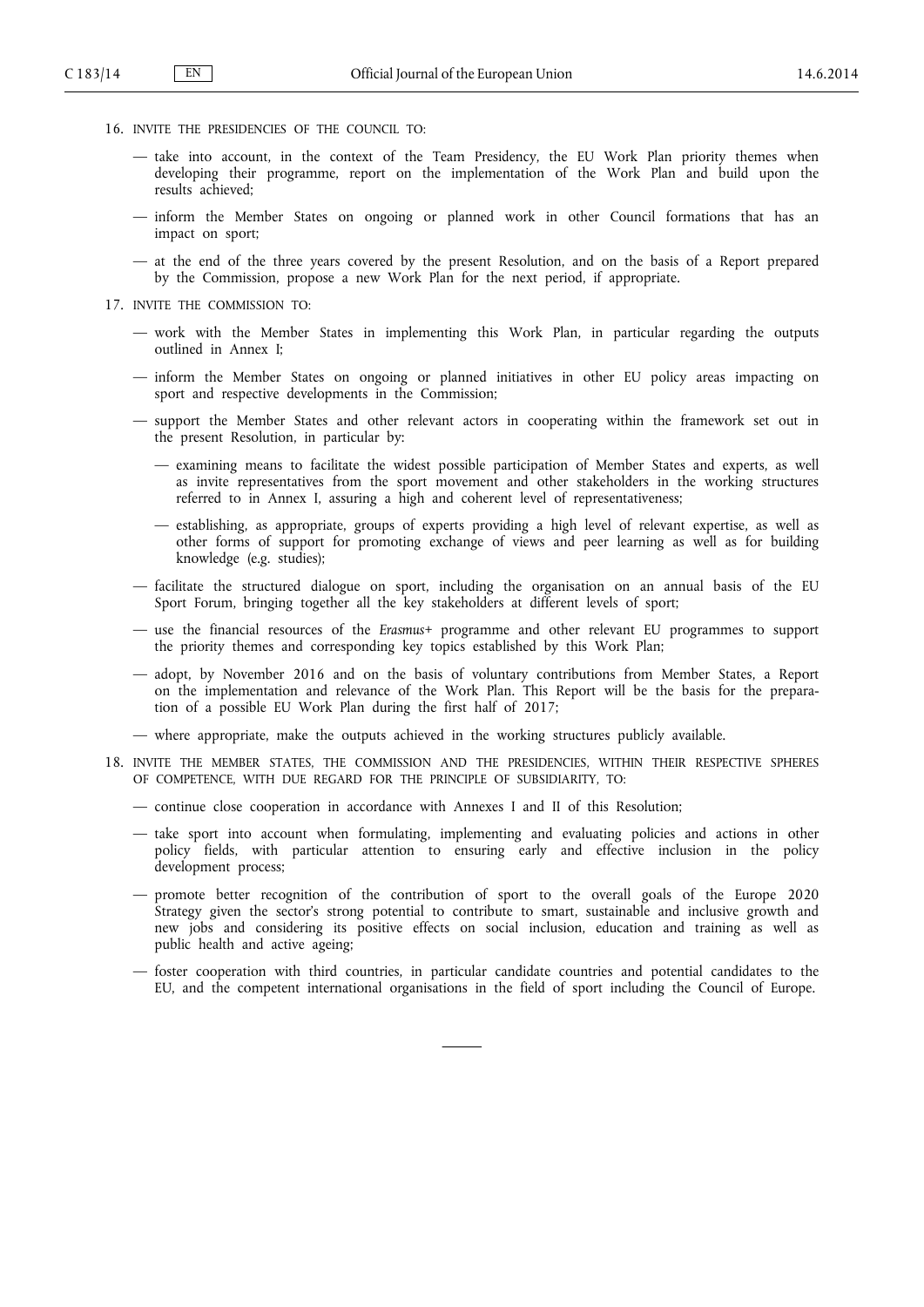## *ANNEX I*

# **Key topics (paragraph 11), requested outputs and corresponding working structures**

| Key topic                                | Output and target date                                                                                                                                                                                                                                                                          | Working structure                         |  |
|------------------------------------------|-------------------------------------------------------------------------------------------------------------------------------------------------------------------------------------------------------------------------------------------------------------------------------------------------|-------------------------------------------|--|
| Integrity of sport                       |                                                                                                                                                                                                                                                                                                 |                                           |  |
| Anti-Doping $(1)$                        | - Expert Group recommendations<br>doping<br>on<br>in<br>recreational sport and doping prevention: Exchange of<br>best practices and peer learning (2nd half 2015)                                                                                                                               | Directors General for<br>Sport            |  |
| Match-fixing                             | - Exchange of best practices regarding the fight against<br>match-fixing, in particular on a possible Commission<br>Recommendation on best practices in the prevention<br>and combatting of betting-related match-fixing, followed<br>by a report on state of play (1st half 2016)              | Expert Group on<br>Match-Fixing           |  |
| Protection and<br>safeguarding of minors | - Preparation of Expert Group recommendations to<br>protect young athletes and safeguard children's rights in<br>sport (1st half 2016)                                                                                                                                                          | Expert Group on Good<br>Governance        |  |
| Good governance                          | - Preparation of guiding principles relating to democracy,<br>human rights and labour rights, in particular in the<br>context of the awarding procedure of major sport<br>events, possibly followed by a pledge board<br>(2nd half 2015)<br>- Promotion of existing good governance principles, |                                           |  |
|                                          | possibly followed by a pledge board (1st half 2016)                                                                                                                                                                                                                                             |                                           |  |
| Gender equality                          | - Preparation of Expert Group recommendations or<br>guidelines on gender equality in sport, possibly followed<br>by a pledge board (2nd half 2015)                                                                                                                                              |                                           |  |
| The economic dimension of sport          |                                                                                                                                                                                                                                                                                                 |                                           |  |
| Economic benefits of<br>sport            | - Preparation of Expert Group recommendations to<br>measure the economic benefits of sport in the EU<br>based on the ongoing work to promote the set-up of<br>SSAs in the Member States (2nd half 2015)                                                                                         | Expert Group on the<br>Economic Dimension |  |
| Legacy of major sport<br>events          | - Preparation of Expert Group recommendations on major<br>sport events, in particular on legacy aspects with<br>a focus on<br>social, economic<br>and<br>environmental<br>sustainability (2nd half 2015)                                                                                        |                                           |  |
| Sustainable financing of<br>sport        | Preparation of practical guidance on how to encourage<br>transparent and long-term investment in sport, including<br>EU funding, based inter alia on 2012 recommendations<br>on sustainable financing of sport, including state aid<br>(1st half 2016)                                          |                                           |  |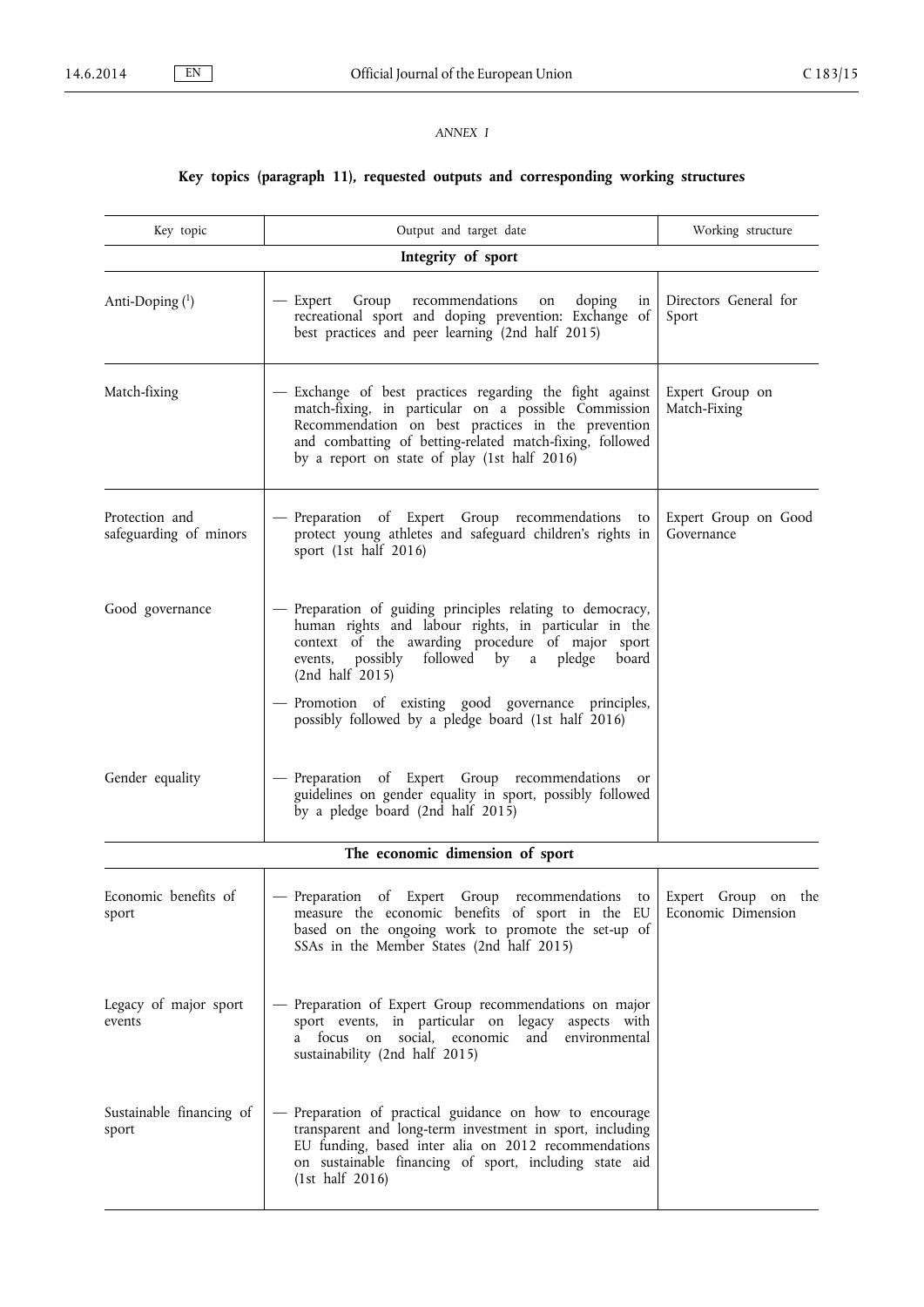| Key topic                                              | Output and target date                                                                                                                                                                                                                                                | Working structure                                        |  |
|--------------------------------------------------------|-----------------------------------------------------------------------------------------------------------------------------------------------------------------------------------------------------------------------------------------------------------------------|----------------------------------------------------------|--|
| Sport and society                                      |                                                                                                                                                                                                                                                                       |                                                          |  |
| Health-enhancing<br>physical activity                  | Preparation of Expert Group recommendations to<br>encourage physical education in schools, including<br>motor skills in early childhood, and to create valuable<br>interactions with the sport sector, local authorities and<br>the private sector (1st half 2015)    | Expert Group on HEPA                                     |  |
|                                                        | - Coordination of the implementation of the Council<br>Recommendation on HEPA (2nd half 2016)                                                                                                                                                                         |                                                          |  |
| Education, training,<br>employment and<br>volunteering | Preparation of Expert Group recommendations<br>to<br>encourage volunteering in sport, including best practices<br>on legal and fiscal mechanisms (2nd half 2015 or<br>2nd half 2014)                                                                                  | Expert Group on<br>Human Resource<br>Management in Sport |  |
|                                                        | - Exchange of best practices and report on the state of<br>play concerning the inclusion of sport qualifications in<br>NQFs with a reference to EQF (2nd half 2016)                                                                                                   |                                                          |  |
|                                                        | - Preparation of Expert Group recommendations on the<br>contribution of sport to the employability of young<br>people, including young professional sportsmen and<br>women, and the creation of jobs in the sport and<br>sport-related labour market. (2nd half 2016) |                                                          |  |
|                                                        | - Preparation of practical guidance on compliance of<br>national qualifications with international qualification<br>standards<br>federation<br>of<br>international<br>sport<br>(2nd half 2015)                                                                        |                                                          |  |
|                                                        | - Preparation of a report on state of play concerning the<br>implementation of the EU Guidelines on Dual Careers<br>(1st half 2017)                                                                                                                                   |                                                          |  |

( 1 ) The Council (Working Party on Sport/Coreper) will continue to coordinate the positions of EU Member States in advance of WADA meetings.